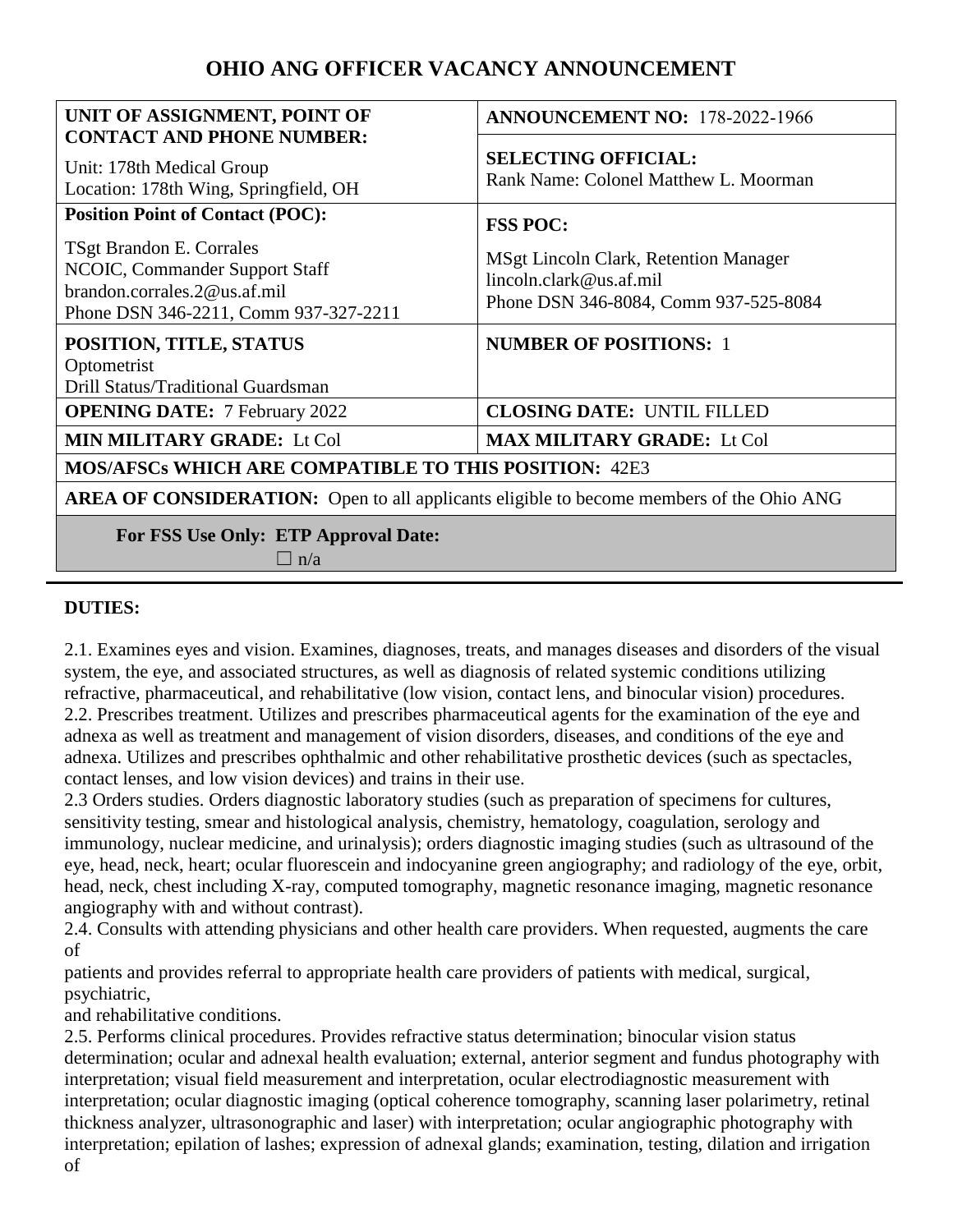the lacrimal apparatus; insertion of temporary and permanent punctual plugs; removal of non-perforating foreign bodies from the eye and adnexa.

2.6. Conducts research. Plans and conducts research in areas of clinical optometry and physiological optics, such as physical standards, protective and corrective eyewear, examining methods and techniques, and perceptual problems associated with aeronautics and space flight.

2.7. Manages optometry activities. Directs, supervises, and reviews performance of optometrists and ophthalmic

technicians with emphasis on meeting the Air Force Medical Service (AFMS) business plan goals while providing quality care in alignment with the clinical guidelines of the American Optometric Association. Monitors day-to-day clinical and administrative activities to determine compliance with procedures governing optometric activities. Instructs ophthalmic technicians in local operational procedures and in use and maintenance of ophthalmic instruments. Develops, implements, and conducts process improvement initiatives,

collects and analyzes eye and vision treatment outcome data, and develops research program documents, evaluations, procedures, operating instructions, and policies. Reports optometric activities to appropriate squadron commander IAW AFI 48-101, Aerospace Medicine Enterprise, and facilitates clinical readiness for various inspections.

2.8. Manages and directs occupational vision programs. Plans, supervises, and participates in vision conservation and eye protection programs according to AFI 41-210, Tricare Operations and Patient Administration Functions and AFJI 44-117, Ophthalmic Services. Works with the base safety office, public health and flight medicine personnel to identify eye hazardous areas and occupations, and supervises visual screening of personnel in such areas. Arranges for professional services, procurement, and dispensing of gas mask inserts, ballistic protective eyewear inserts and safety eye wear for military personnel and civilian employees of the Department of Defense.

2.9. Manages and directs aerospace and operational vision programs. Manages and directs the Aircrew Soft Contact Lens Program and the Corneal Refractive Surgery Program, in coordination with the Flight Surgeons Office IAW AFI 48-123, Medical Examinations and Standards. Supports the Flight and Operational Medicine Clinic and the Medical Standards Management Element with flying class and special operations physicals, aeromedical waivers for vision and ocular conditions, and other vision services.

#### **EVALUATION PROCESS:**

Evaluation will be based on the information provided and meeting a selection board, date to be determined.

#### **MANDATORY REQUIREMENTS:**

3.1. Knowledge. Must maintain currency in the delivery of primary eye care services to include treatment and management of disease and disorders of the visual system utilizing pharmacology and state-of-the-art ophthalmic technology.

3.2. Education. For entry into this specialty, completion of a Doctor of Optometry degree from a four-year college of optometry accredited by the Accreditation Council on Optometric Education (ACOE), and acceptable

to the Surgeon General, HQ USAF, is mandatory.

3.3. Training. Residency training is recommended, but not mandatory.

3.4. Experience. For award of AFSC 42E3, a minimum of 12 months of experience in optometry assignments is

mandatory. Experience must be in primary eye care services to include the examination, diagnosis, treatment 3.5. Other. The following are mandatory:3.5.1. For entry into this specialty, eligibility for a current, valid, active

and unrestricted state license to practice optometry utilizing therapeutic pharmacologic agents by achieving a passing score on all three parts of the National Board of Examiners in Optometry(NBEO) Exam is mandatory.

Such licensure must be attained within 12 months of entering active duty.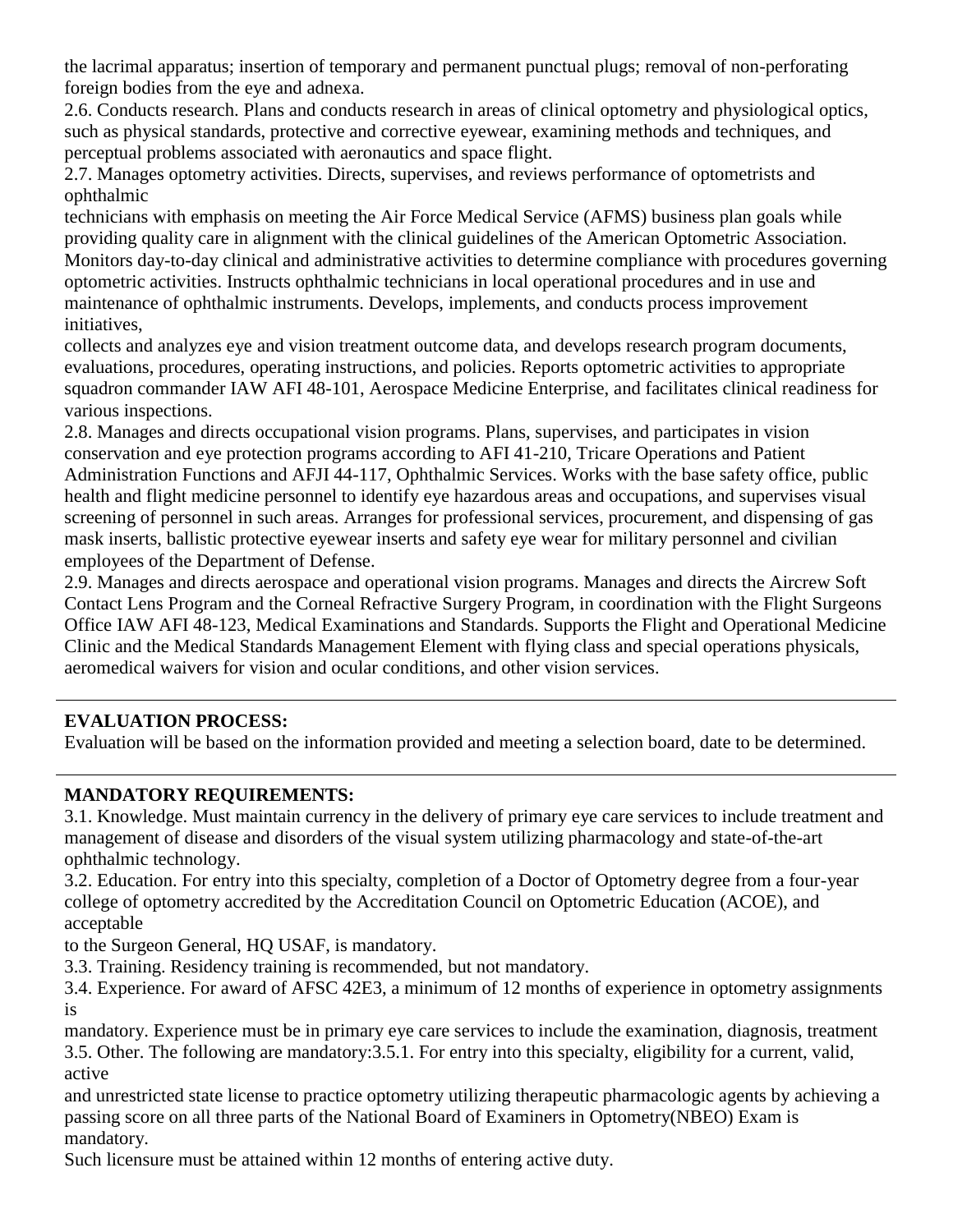3.5.2. For award and retention of AFSC 42E3, a current, valid and unrestricted state license to practice optometry utilizing therapeutic pharmacologic agents is mandatory.

3.5.3. Must obtain and maintain clinical privileges IAW AFI 44-119, Medical Quality Operations (or be immediately eligible for said privileges if assigned to a non-clinical position.) 3.5.2. .Possess an aeronautical rating of Flight Surgeon, Senior Flight Surgeon, or Chief Flight Surgeon as outlined in AFI 11-402, Aviation and Parachutist Service, Aeronautical Ratings and Aviation Badges.

3.5.3. MTF/SGP certification and MAJCOM/SGP approval.

3.5.4. Must obtain and maintain clinical privileges IAW AFI 44-119, Medical Quality Operations (or be immediately eligible for said privileges if assigned to a non-clinical positions).

3.5.5. A state license to practice medicine.

3.5.6. .Retention. For retention of AFSCs 48R3/4, must not have a revocation of privileges or permanent and substantial reduction, restriction, or denial of privileges IAW AFI 44-119. Members may be disqualified from flying duties (DNIF or disqualified from flying) and maintain their AFSC and clinical privileges to practice within 48R1/3/4 as long they maintain unrestricted privileges to practice as an independent provider. Those disqualified from flying duties permanently may not be assigned to a squadron medical element.

## **APPLICATION MUST CONTAIN:**

OHANG Form 2, *Application for E6 and Above Vacancy*  Air Force Fitness Management System (AFFMS) Report with passing score (available via AF Portal) Individual Medical Readiness (IMR) Report (available via AF Portal from ASIMS) vMPF RIP OHANG Form 4, *OHANG Eligibility Checklist for Enlisted and Officer Promotions*  College Transcripts if applicable (medical related degrees or certificates)

## **APPLICATION MAY CONTAIN:**

Cover Letter, Letters of Recommendation, CVs, etc.

**EQUAL EMPLOYMENT OPPORTUNITY:** All qualified applicants will receive consideration for position vacancies without regard to age, race, color, religion, sex, national origin, lawful political or their affiliations, marital status, membership or non-membership in an employee organization, or to any handicap which does not interfere with accomplishment of position requirements.

## **APPLICATION SUBMISSION:**

Applications may be submitted to the FSS POC via email at lincoln.clark@us.af.mil or via hard copy to the following mailing address:

## **MAILING ADDRESS:**

Unit, ATTN: FSS Rep 178th FSS/ROM, ATTN: MSgt Lincoln Clark 5319 Regula Ave Springfield, OH 45502

#### APPLICATIONS MUST BE RECEIVED BY 1630 ON THE CLOSING DATE

Successful application will be assigned to compatible military position in an appropriate unit of assignment in the Ohio Air National Guard as shown above. If enlisted, this position is being announced in accordance with ANGI 36-2101 OHANG Supplement, 15 February 2016, and is a Traditional Guardsman (part-time) employment opportunity. If officer, this position is being announced in accordance with OHPD-011, *Ohio*